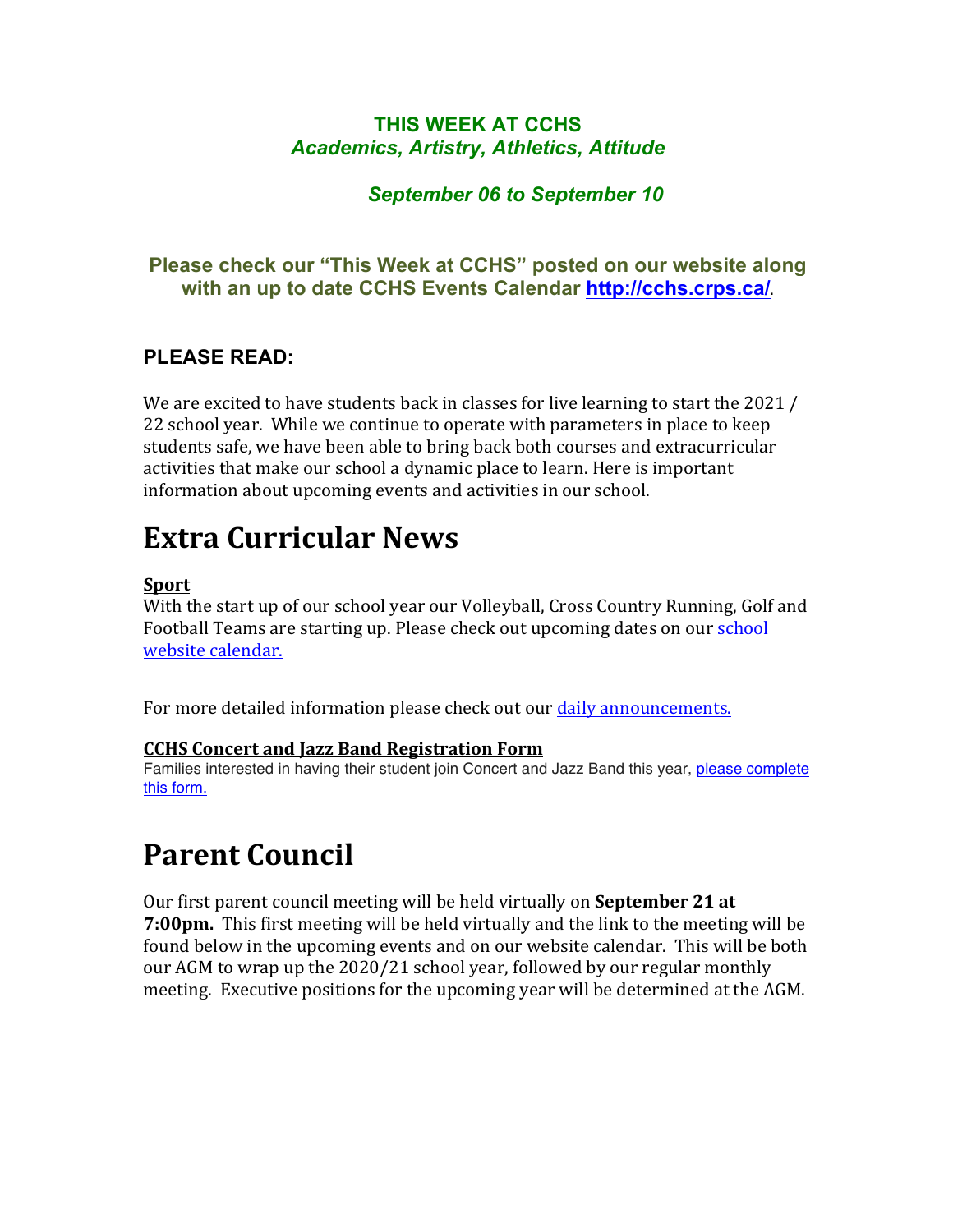# **Other Information**

### **CRPS Homestay Program - Hosts needed 2021/2022**

Our homestay families are an integral part of the International Student Program. CRPS is now accepting host applications for the Homestay Program for the 2021/2022 school year. Remuneration of \$1,025 is paid monthly per student. CRPS has COVID-19 protocols that international students must follow prior to arriving and upon arrival, including a mandatory 14-day quarantine period. For more information please [click here](https://crps.ca/Homestay Program.php).

### **School Fees**

School fees are not yet finalized; however they will start to appear on Parent Portal as we work on the fees. Payment options and details will be provided when invoiced.

### PowerSchool

Parents please ensure you can logon to Parent Portal. Look for the PowerSchool button on our school webpage or click here. This is where you will access daily updates on your student's marks and attendance, school fees and more. Final term report cards are also shared with you through Parent Portal and are not mailed out from the school.

\*\* Alberta Education has now made student access to their official transcript of marks available to all grade 10-12 student available through a myPass account [\(myPass.alberta.ca](https://public.education.alberta.ca/PASI/myPass)). Grade 10 marks will first appear after the first semester.

Check out our Daily School Announcements here. 2021 -2022 School Calendar

## **The Week Ahead**

**Monday September 6, 2021** • **Labour Day - No School for Staff and Students Tuesday, September 7, 2021 Wednesday, September 8, 2021** • Last Day for Schedule changes for Semester 1 **Thursday, September 9, 2021 Friday September 10, 2021**